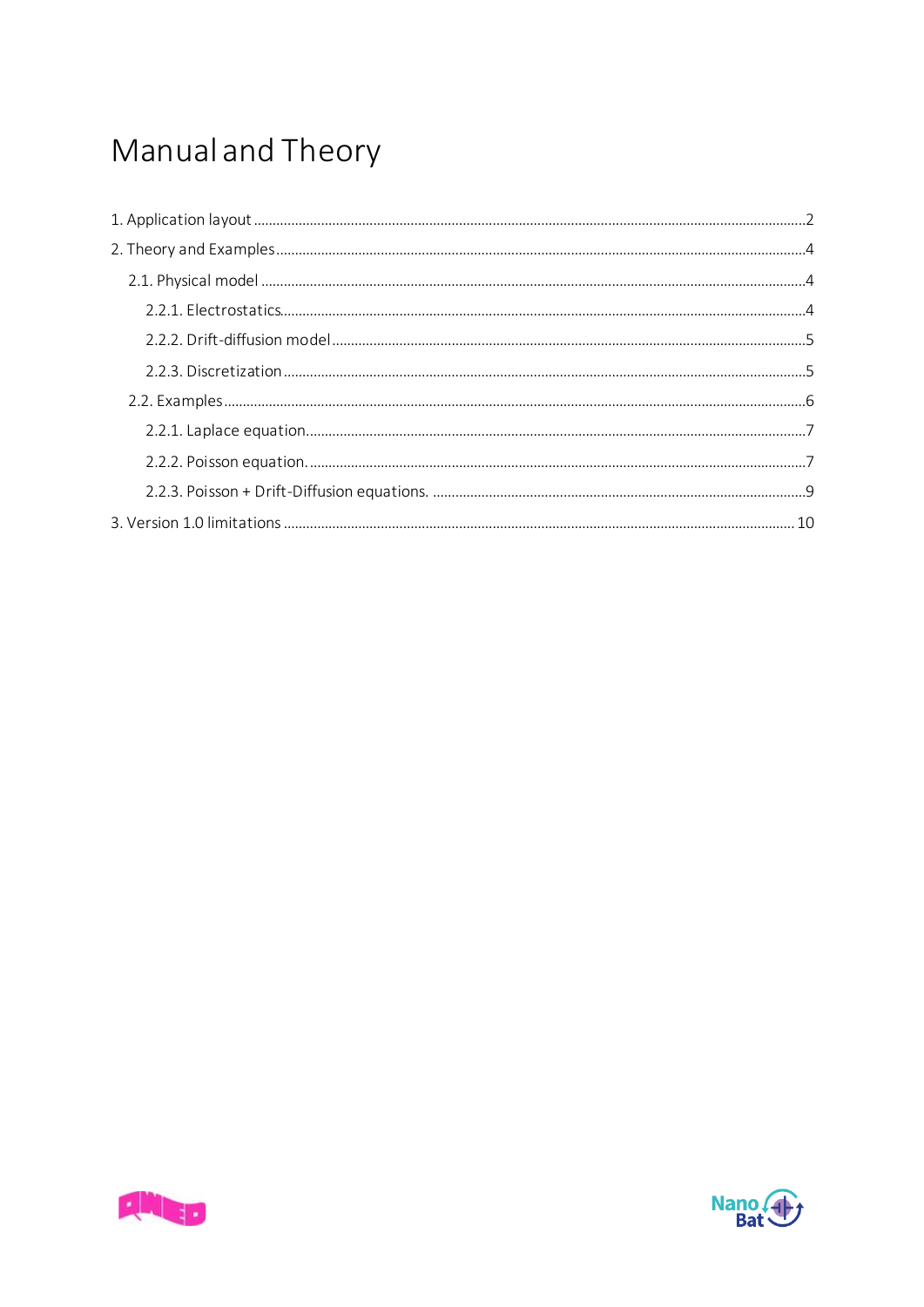# <span id="page-1-0"></span>1. Application layout



*Fig. 1.1 Application layout*

1. *Problem type* – allows for a definition of a problem type. There are three options to choose from:

- Laplace equation,
- Poisson equation,
- Poisson + Drift-Diffusion equation.

2. *Plot* – allows one to select a variable to be displayed. There are different variables available for display depending on the *Problem type*:

- Laplace equation (Electric potential (U), Electric fields (Ex, Ey)),
- Poisson equation (Electric potential (U), Electric fields (Ex, Ey), total charge (q\_tot), positive charge (q\_p), negative charge (q\_n)),
- Poisson + Drift-Diffusion equation (Electric potential (U), Electric fields (Ex, Ey), total charge (q\_tot), positive charge (q\_p), negative charge (q\_n)).

3. *c* – molar concentration of positive (p) and negative (n) ions. This option is not available for Laplace eq. *Problem type* (default value equal 0 is used) and for Poisson eq. *Problem type* only the amount of positive ions can be changed (default value of negative ions concentration equal 0 is used).

4. *Length* – the distance between parallel electrodes (indicated by green color in Fig. 1.2)



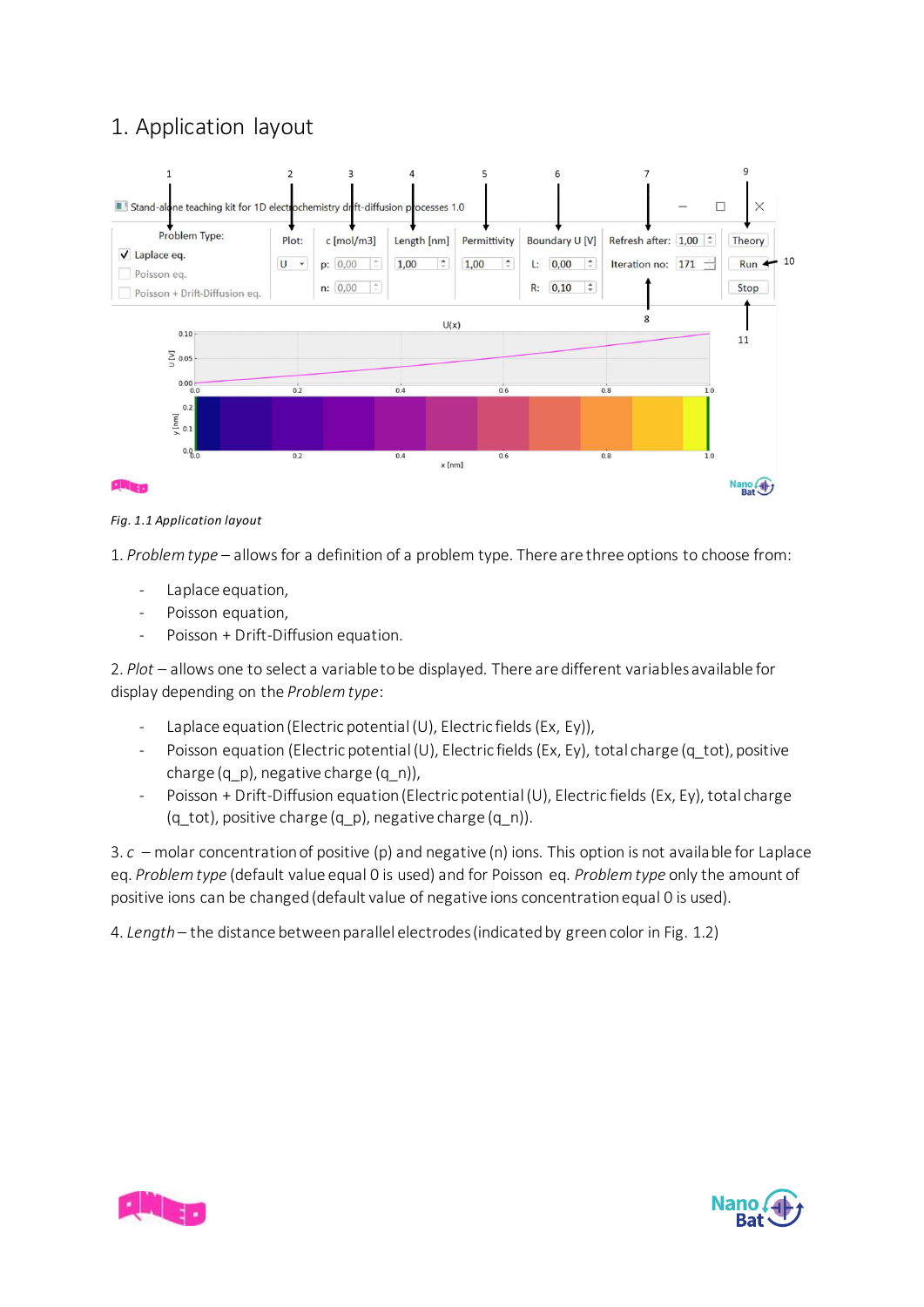

*Fig. 1.2. System geometry*

5. *Permittivity* – allows changing the value of electrolyte permittivity

6. *Boundary U* – allows specifying the value of electric potential on the left (L) and right (R) electrode

7. *Refresh after* – allows specifying the number of iterations after which the displayed plot will be refreshed

8. *Iteration no* – shows the iteration number for which the results are currently shown in the graph

9. *Theory* – this button opens a new window with a "Manual and Theory" file

10. *Run* – this button starts the visualization of simulation results

11. *Stop* – this button stops the visualization of simulation results



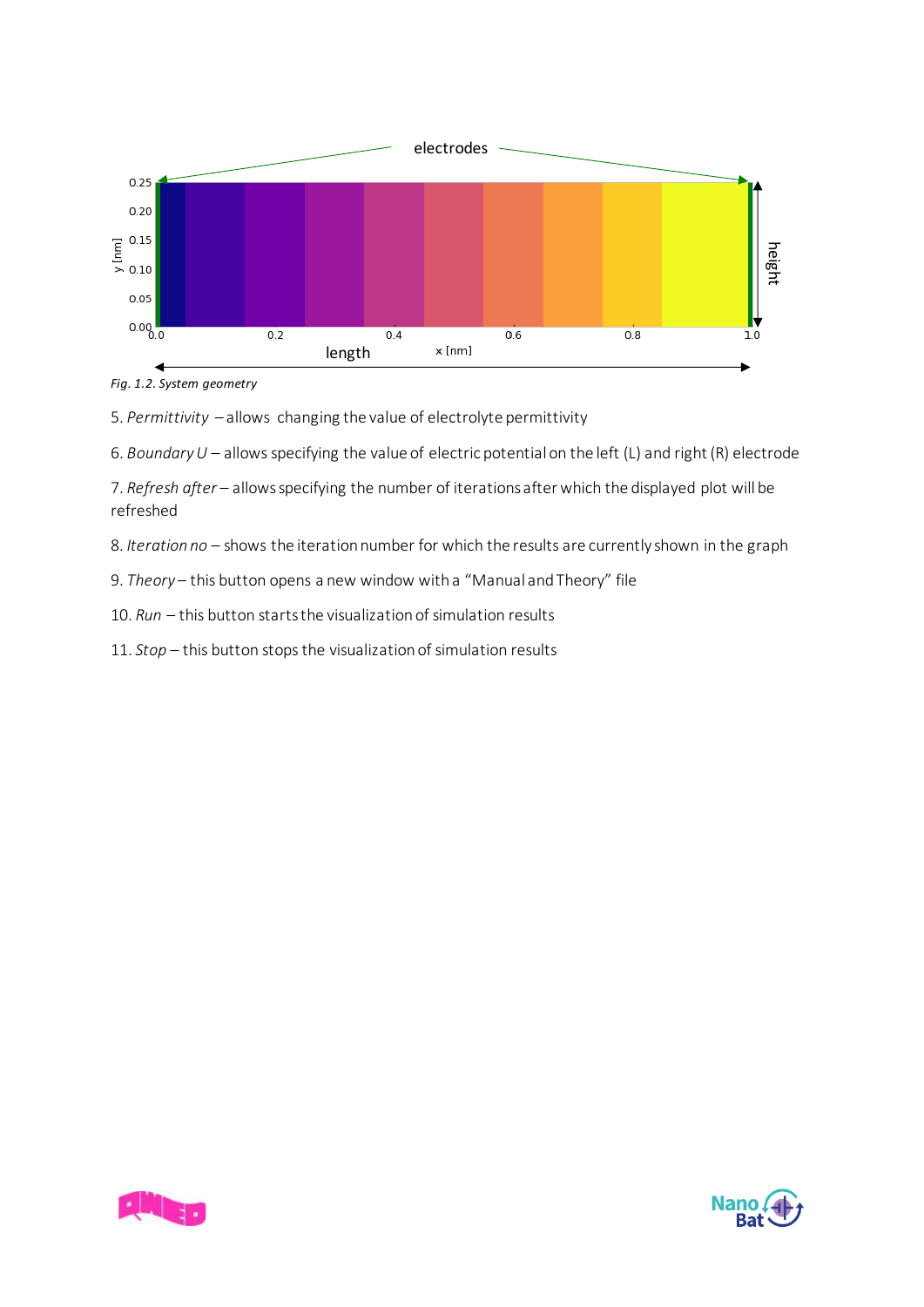# <span id="page-3-0"></span>2. Theory and Examples

Computational electromagnetics (CEM) is a powerful tool used in electrical engineering as well as a very promising tool for use in other industries that require the simultaneous solution of Maxwell's equations with equations describing other physical processes.

Nowadays, more and more attention is paid to the area of energy materials, such as batteries or photovoltaics. Electromagnetic testing of such materials is gaining popularity but requires that charge transport mechanisms be taken into account in order to properly interpret the testing results. For example, a physical model of the ion transport process in the electrolyte must be considered in Li-ion batteries, which are one of the most popular electrical energy storage devices in various applications. Coupled electrochemical models are therefore necessary in battery research.

The presented application enables modeling of coupled electrochemical phenomena occurring at electrolyte/electrode interfaces. The application can be used to visualize three different models of increasing complexity. The problems are solved using coupled Laplace / Poisson and drift-diffusion equations, which create a basic model of ion transport process in the electrolyte, as in e.g. in popular Li-ion batteries.

# <span id="page-3-1"></span>2.1. Physical model

A region filled with an electrolyte and polarized by fixed-potential electrodes is considered. The following physical quantities are available for display:

- electric potential (U) distribution,
- E-field distribution,
- charge distribution (total, positive and negative),

all in time and space.

### <span id="page-3-2"></span>2.2.1. Electrostatics

The first part of the model, consisting of (1), (2) and (3), is used for obtaining the electrical potential distribution in our space. Using the definition of electric potential the electric field distribution in space is obtained:

$$
E = -\nabla U \tag{1}
$$

The electric charge density in space is checked using Gauss law:

$$
\nabla \cdot \mathbf{D} = \rho_g \tag{2}
$$

$$
\oint_{S} \mathbf{D} \cdot d\mathbf{S} = q_g \tag{3}
$$

Finally, the electric potential is updated using Poisson's equation (in the case when there is no initial charge in the system Laplace's equation (4)` is used):

$$
\Delta U = -\frac{\rho_t}{\epsilon_r \epsilon_0} \tag{4}
$$



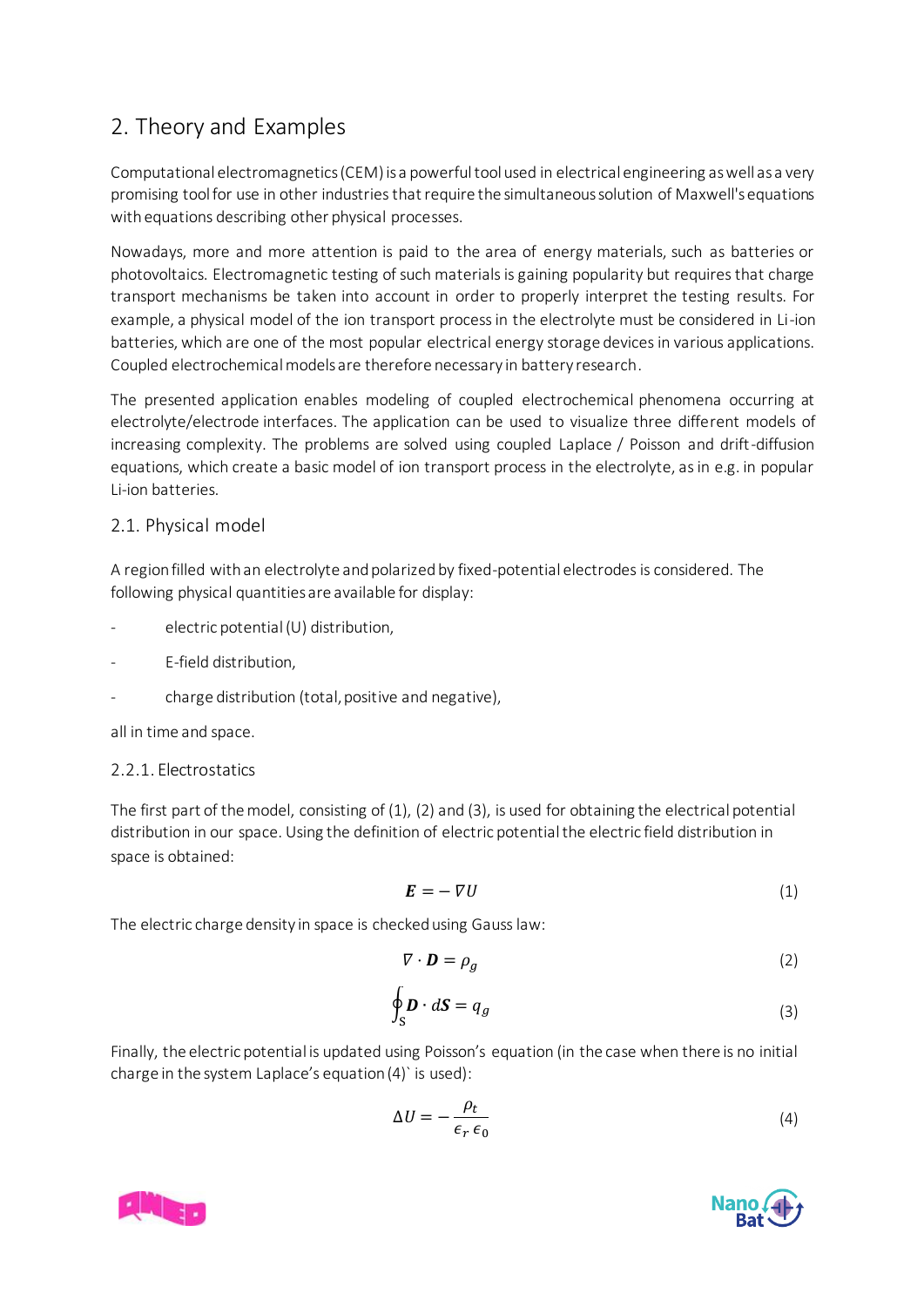$$
\Delta U = 0 \tag{4}
$$

### <span id="page-4-0"></span>2.2.2. Drift-diffusion model

In the second part of the model the process of flow of ions (positive and negative) is taken into account. The separate currents for positive  $(j_n)$  and negative  $(j_m)$  ions are calculated using drift-difussion equation. It combines the influence of existing electric field on the charges with difussion process ( $D_c$  – diffusion coefficient,  $\mu$  – mobility):

$$
\boldsymbol{j_p} = q_p \mu \boldsymbol{E} - D_c \nabla q_p \tag{5}
$$

$$
\boldsymbol{j_m} = q_m \mu \boldsymbol{E} + D_c \nabla q_m \tag{6}
$$

The resulting currents cause a change in the position of ions in the modeled space in time and using the continuity equation we obtain the distribution of ions for each moment in time.

$$
\oint_{S} \boldsymbol{j}_{p} \cdot d\boldsymbol{S} = -\frac{dq_{p}}{dt} \tag{7}
$$

$$
\oint_{S} \boldsymbol{j}_{m} \cdot d\boldsymbol{S} = \frac{dq_{m}}{dt} \tag{8}
$$

#### <span id="page-4-1"></span>2.2.3. Discretization

The solutions are found using discretized forms of equations listed in two previous sections and some other modifications that are explained below.

$$
E_{x_{ij}} = -\frac{(U_{i+1,j} - U_{ij})}{\Delta x_{ij}}
$$
\n(9)

$$
E_{y_{ij}} = -\frac{(U_{i,j+1} - U_{ij})}{\Delta y_{ij}}
$$
(10)

Equation (1) in discretized form is (9) and (10), additionally a d quantity is introduced and given by:

$$
d_x = D_x * \Delta y_{avg} \Delta z_{avg}
$$
\n<sup>(11)</sup>

$$
d_y = D_y * \Delta x_{avg} \Delta z_{avg}
$$
 (12)

Where  $\Delta z_{avg} = 1$  and:

$$
\Delta x_{avg} = \frac{\Delta x_i + \Delta x_{i-1}}{2} \tag{13}
$$

$$
\Delta y_{avg} = \frac{\Delta y_j + \Delta y_{j-1}}{2} \tag{14}
$$

The  $d_x$  and  $d_y$  values are used in discretized form of Gauss law:

$$
q_{g_{ij}} = d_{x_{ij}} - d_{x_{i-1,j}} + d_{y_{ij}} - d_{y_{i,j-1}}
$$
\n(15)



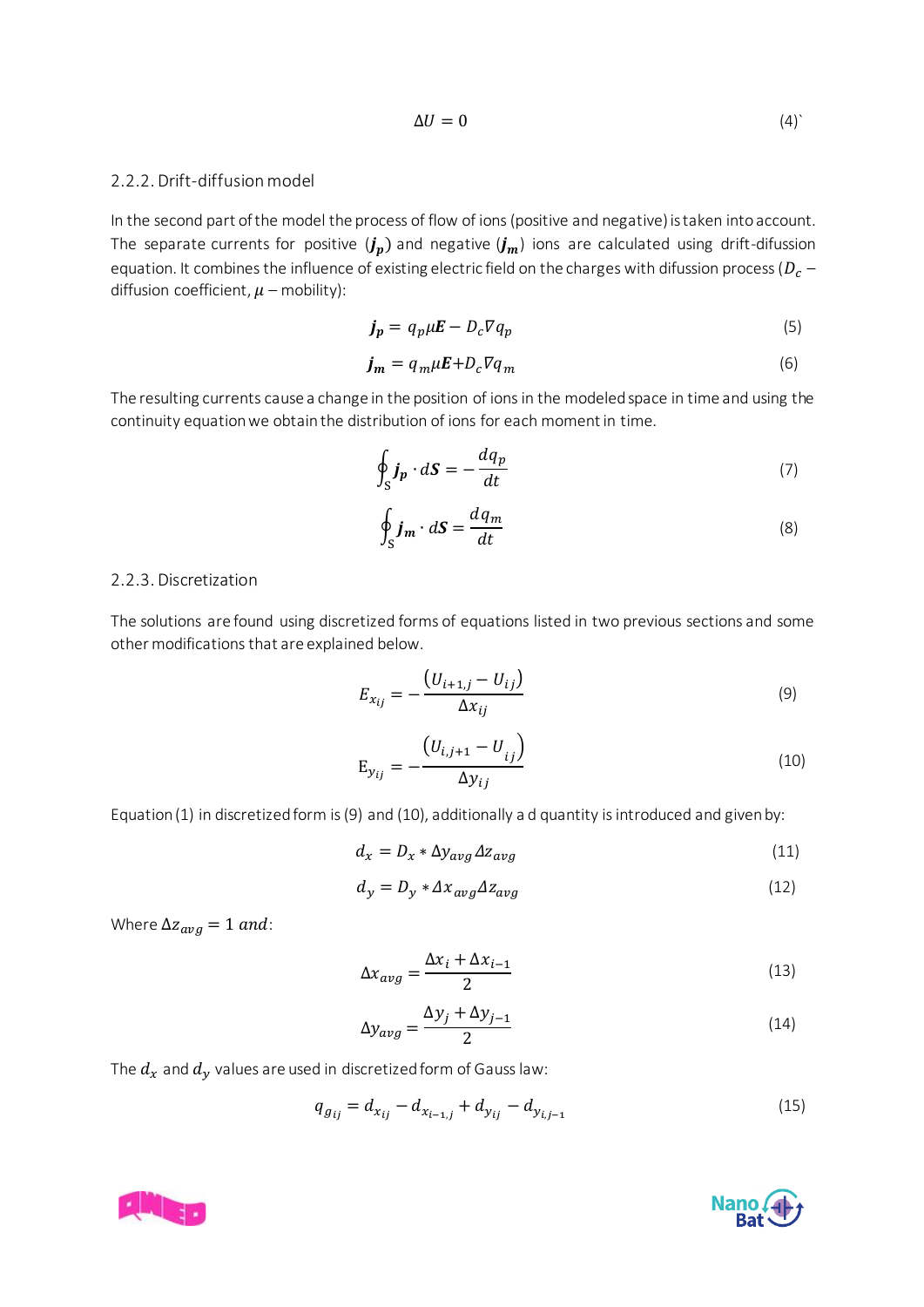In section A, electric potential is updated using Poisson's equation (4). However, in this case, a relaxation technique is used:

$$
U_{ij} = U_{ij} - r^* / \epsilon_0 (q_{g_{ij}} - q_{ij})
$$
\n(16)

 $r^\ast$  is a relaxation coefficient expressed as:

$$
r^* = \frac{r}{\Delta z_{avg}}\tag{17}
$$

and  $(q_{g_{ij}}-q_{ij})$  is a difference between total charge obtained from Gauss law and total charge given as a initial condition.

Drift-diffusion equations are discretized to form:

$$
j_{p x_{ij}} = q_{p x_{a v g_{ij}}} \mu^* E_x - D_c^* \frac{q_{p_{i+1,j}} - q_{p_{ij}}}{\Delta x}
$$
(18)

$$
j_{mx_{ij}} = q_{mx_{avg_{ij}}} \mu^* E_x + D_c^* \frac{q_{m_{i+1,j}} - q_{m_{ij}}}{\Delta x}
$$
(19)

where:

$$
q_{x_{avg_{ij}}} = \frac{q_{i+1,j} + q_{ij}}{2}
$$
 (20)

and  $\mu^*$ ,  $D_c^{\;\;*}$  are normalized  $\mu$  and  $D_c$  parameters:

$$
\mu^* = \frac{\mu}{\Delta x_{avg} \Delta x} \tag{21}
$$

$$
D_c^* = \frac{D_c}{\Delta x_{avg}}\tag{22}
$$

The discretized forms of continuity equations (7), (8) are presented below:

$$
q_{p_{ij}}(t) = q_{p_{ij}}(t-1) - (j_{px_{i,j}} - j_{px_{i-1,j}})\Delta t - (j_{py_{i,j}} - j_{py_{i,j-1}})\Delta t
$$
\n(23)

$$
q_{m_{ij}}(t) = q_{m_{ij}}(t-1) + \left(j_{m x_{i,j}} - j_{m x_{i-1,j}}\right) \Delta t + \left(j_{m y_{i,j}} - j_{m y_{i,j-1}}\right) \Delta t \tag{24}
$$

The total charge is expressed as the difference between positive and negative charges:

$$
q_{total} = q_p - q_m \tag{25}
$$

#### <span id="page-5-0"></span>2.2. Examples

There are three *Problem Types* available for simulation and in all three cases, a region with length specified in Length option is terminated by two planar electrodes with electric potential (U) specified in Boundary U option. Such settings as well as the applied material parameters are representative of the so-called half-cell setup for the testing of battery materials.



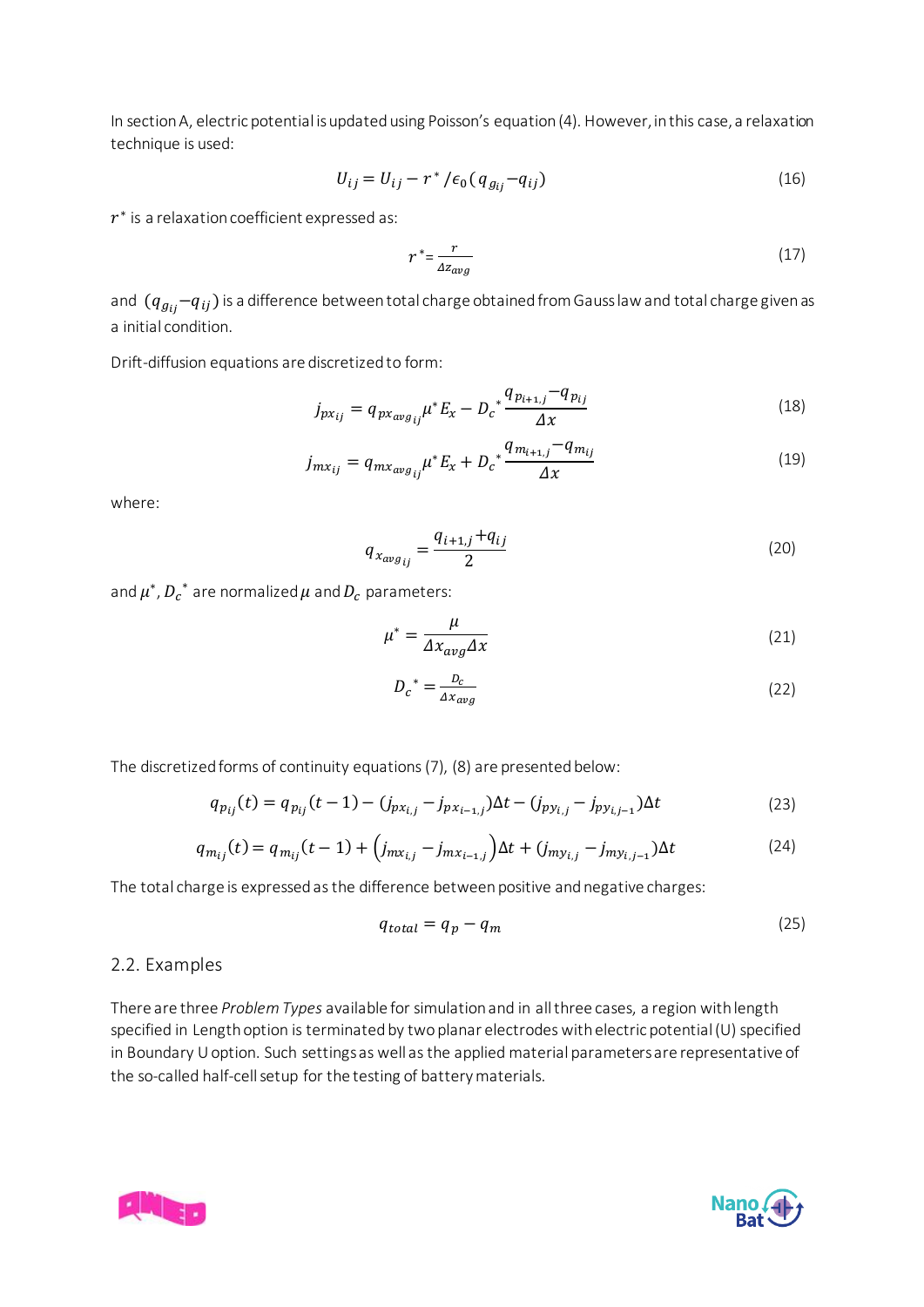## <span id="page-6-0"></span>2.2.1. Laplace equation.

The first example concerns electrostatics in a region without charges. This corresponds to the computation of the Laplace equation and finding the electrostatic potential distribution. Check the checkbox with Laplace eq. in the *Problem Type* section and run the simulation with the default settings. After 70 iterations, you will see the same U distribution as in Fig. 2.1.



*Fig. 2.3 U distribution for Laplace eq. Problem Type*

### <span id="page-6-1"></span>2.2.2. Poisson equation.

In the second problem, ions are uniformly distributed as the initial condition. The ions are assumed to be static, which has the physical sense of zero diffusivity and mobility. Due to the charges, instead of the Laplace equation, the Poisson equation is now computed to find the electrostatic potential distribution. If densities of negative and positive charges are equal, the net charge is zero and the solution is the same as for the Laplace equation. Any net charge will, however, cause a deformation of the linear U(x) solution by a parabolic component. In Poisson eq. *Problem Type* only positive charges are considered nonzero in the modeled space. For the increasing molar densities of positive charges, the parabolic component of the potential distribution becomes increasingly significant and a local maximum of the potential shifts towards the grounded (lower potential) electrode, as shown in Fig. 2.3., Fig. 2.4. and Fig. 2.5.

The results obtained with our algorithm (based on the Finite-Difference Time-Domain (FDTD) method) were compared with the results obtained from the analytical solution. The comparison is shown in Fig. 2.2.



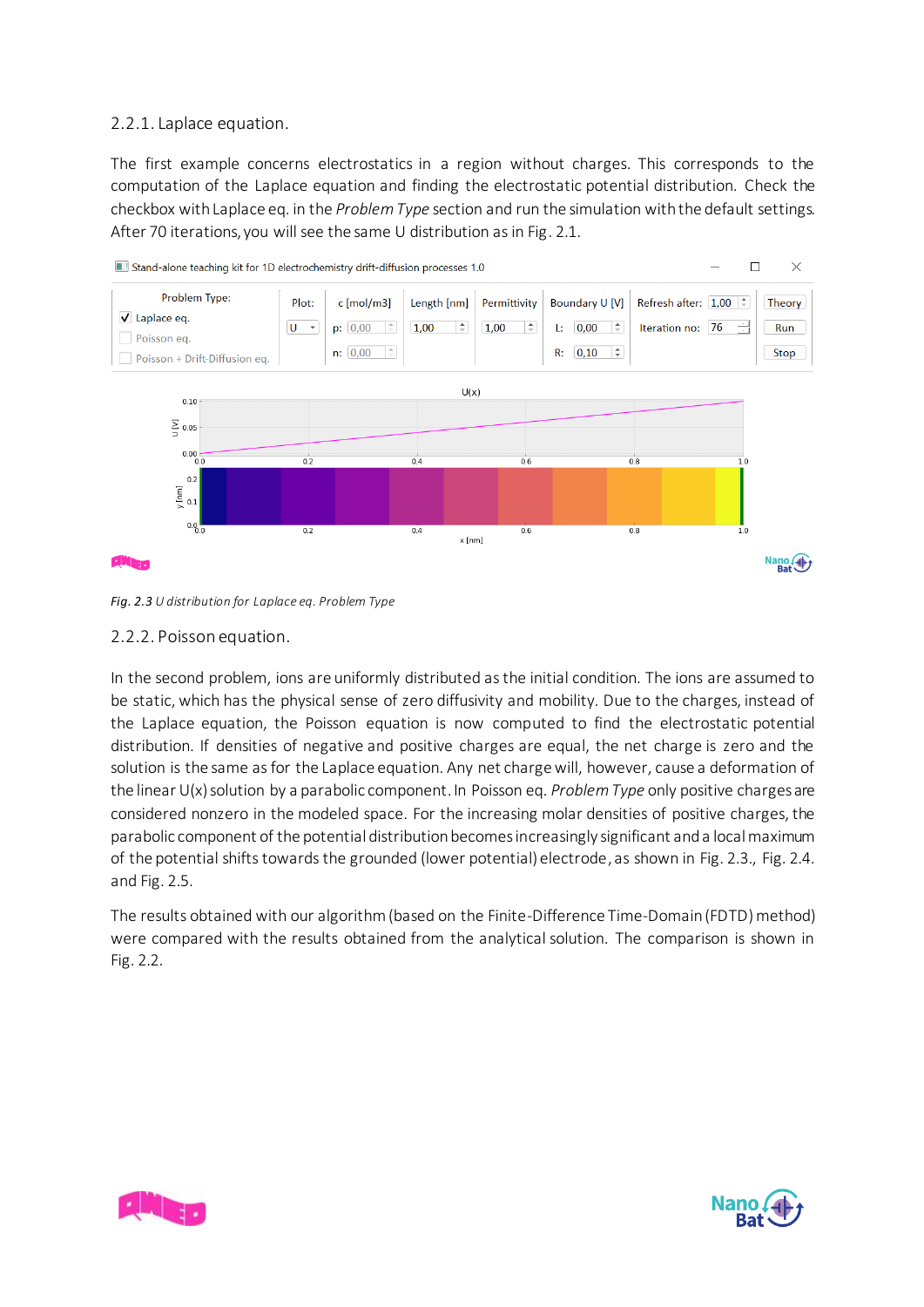

*Fig. 2.2. Electric potential (U) distribution in 3 nm space limited by electrodes of 0.1 V potential difference, filled with electrolyte of εr = 2.82 and static positive charges of molar concentration: (a) 1 mol/m3, (b) 10 mol/m3, and (c) 15 mol/m3.*

In order to obtain the same results as presented in Fig. 2.3., Fig. 2.4. and Fig. 2.5. check the checkbox with Poisson eq. in the *Problem Type* section and run the first simulation with *Length* changed to 2 nm. After 150 iterations, you will see the same U distribution as in Fig. 2.2.



*Fig. 2.3. U distribution for Poisson eq. Problem Type and c=1 mol/m3*

Next, stop the simulation, increase positive ions molar concentration (c) to 5 and run a new simulation.



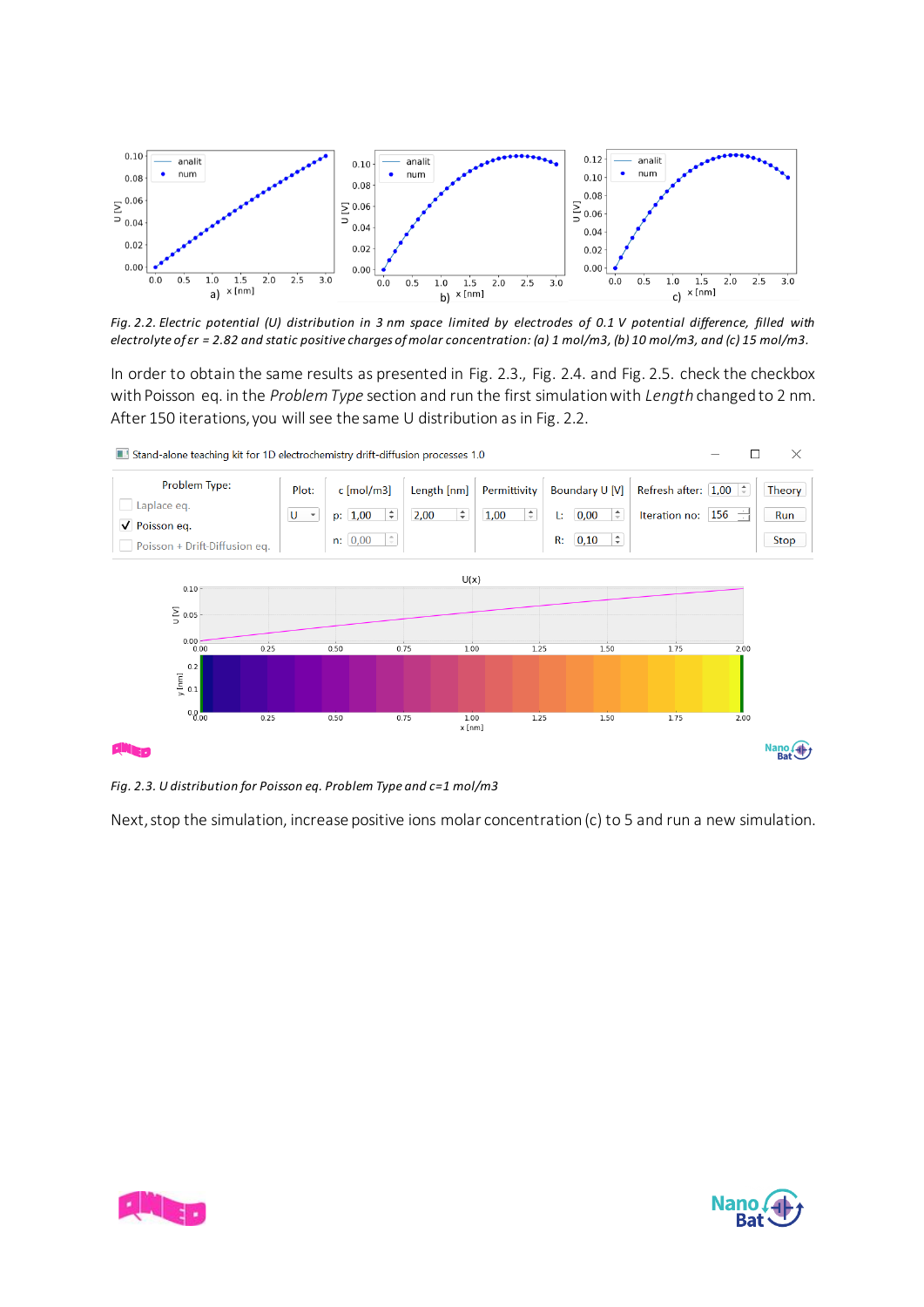

*Fig. 2.4. U distribution for Poisson eq. Problem Type and c=5 mol/m3*

Then stop the simulation, increase positive ions molar concentration (c) to 15 and again run a new simulation.

 $\times$ Stand-alone teaching kit for 1D electrochemistry drift-diffusion processes 1.0  $\Box$ Problem Type: Plot: c [mol/m3] Length [nm] Permittivity Boundary U [V] Refresh after:  $\boxed{1.00}$ Theory Laplace eq.  $U - \tau$ p:  $15,00$   $\div$  $2,00$  $1,00$   $\div$ L:  $\boxed{0,00}$   $\div$ Iteration no:  $155$  $\rightarrow$ Run V Poisson eq.  $n: [0,00]$   $\uparrow$ R:  $0,10$   $\div$ Stop Poisson + Drift-Diffusion eq.  $U(x)$  $0.10$  $\sum_{0.05}^{0.10}$  $0.00 - 0.00$  $0.25$  $0.50$  $0.75$  $1.00$  $1.25$  $1.50$  $1.75$  $\frac{1}{200}$  $0.\overline{2}$ r [nm]  $0.1$  $0.8_{.00}$  $0.25$  $0.50$  $0.75$  $\frac{1.00}{x \text{ [nm]}}$  $1.25$  $1.50$  $1.75$  $2.00$ Nano 4

*Fig. 2.6.. U distribution for Poisson eq. Problem Type and c=10 mol/m3*

# <span id="page-8-0"></span>2.2.3. Poisson + Drift-Diffusion equations.

In the third problem, the Poisson equation is coupled with the drift-diffusion equations. The initial condition is imposed by uniformly distributed positive and negative ions, but now the ions have finite diffusivity (10<sup>-9</sup> m<sup>2</sup>/s) and mobility (4.036\*10<sup>-13</sup>). The evolution of the distribution of charges is found by the time-stepping of eqs. (23), (24); at each time step, a new potential distribution is obtained by relaxation (9)-(16) leading to new current distributions given by (18)(19).

In this case, an analytical solution is not easily available, so for comparison, a FEM solution is obtained using commercial COMSOL software [1]. A perfect agreement between our FDTD solution and FEM solutions is demonstrated in Fig. 2.7.



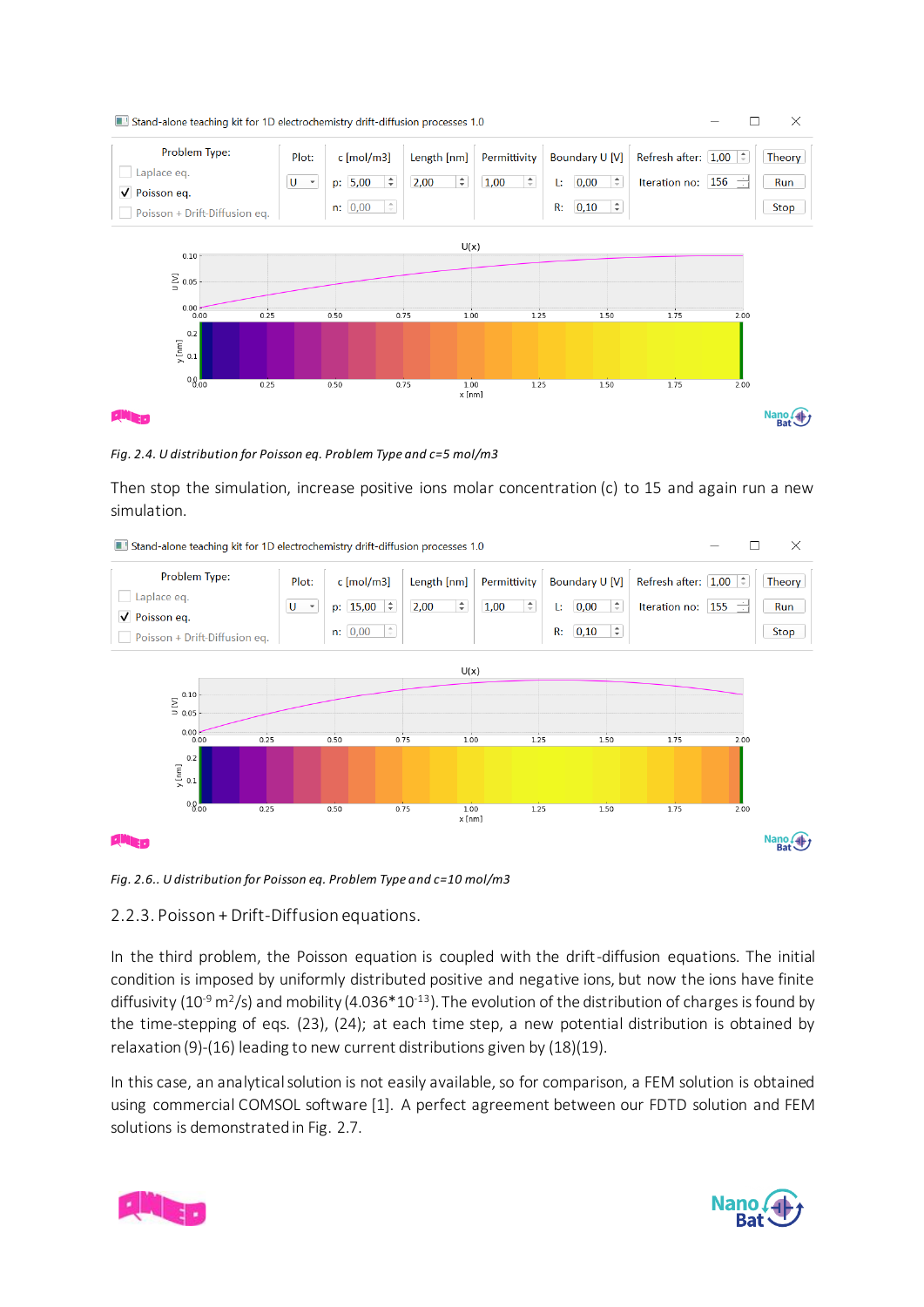



*Fig. 2.7. Positive charge concentration distribution in space limited by electrodes of 0.1 V potential difference, filled with electrolyte of εr = 2.82, with initial uniform concentration of positive and negative ions of 1 mol/m3 and Dc=10 -9 m2/s.*

In order to obtain the same results as presented in Fig. 2.8. check the checkbox with Poisson + Drift-Diffusion eq. in the *Problem Type* section, change variable in *Plot* to q\_t (total charge) and change *Length* to 2 nm. Then run the simulation and after 200 iterations, you will see the same q t distribution as in Fig. 2.8.



*Fig. 2.8. Total charge distribution for Poisson + Drift-Diffusion eq. Problem Type*

# <span id="page-9-0"></span>3. Version 1.0 limitations

The values of spatial steps and time steps are fixed for all types of simulations and equal to 0.1 nm and 10-13 s respectively. For this reason, for some values of parameters (e.g. *c, Boundary U*) the simulation will not converge. These application limitations will be alleviated in a future release.